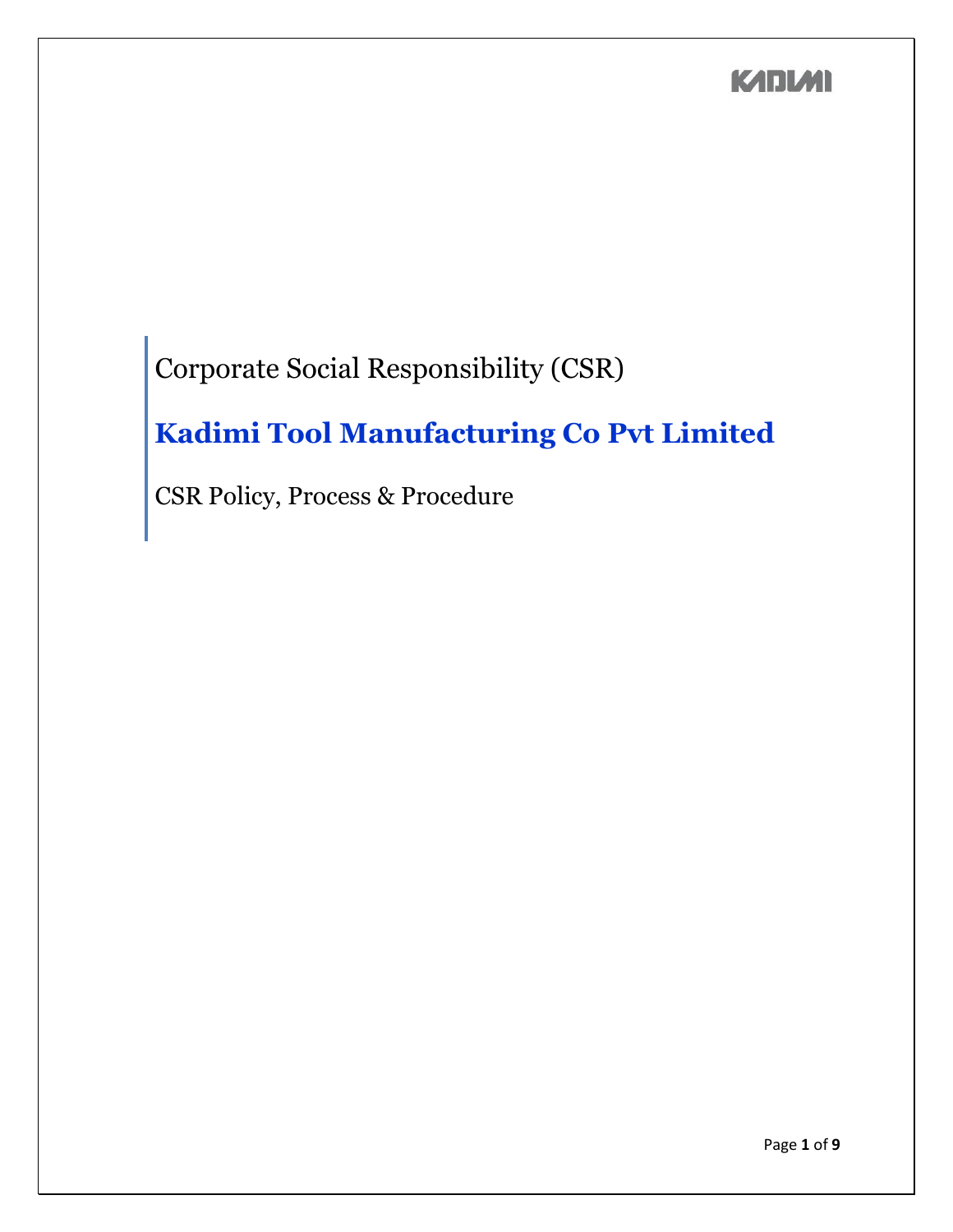#### **1. Preamble**

Corporate Social Responsibility (CSR) is the Company's commitment to its stakeholders to conduct business in an economically, socially and environmentally sustainable manner that is transparent and ethical. Kadimi Tool Manufacturing Co Pvt Limited believes that corporate development has to be inclusive and every organization has to be responsible for the development of a just and humane society that can build a national enterprise.

Kadimi Tool commits itself towards CSR and to undertake CSR activities in accordance with the provisions of Section 135 of the Indian Companies Act, 2013 and CSR Rules notified by Ministry of Corporate Affairs, Government of India. It shall apply to all CSR projects and programs undertaken by the company within the geographical limits of India alone.

#### **2. Vision Statement and Objective**

Kadimi Tool aspires to be a responsible corporate Citizen, by contributing to nation building through CSR projects/ programs, as per the CSR Rules.

The CSR policy has been formulated in aligned with the Vision of the Company and lays down the guidelines to be followed and adopted for undertaking CSR projects/ Programs.

The CSR projects will be undertaken to empower the society and community, especially the less privileged. With this objective Kadimi Tools commits itself to contribute to the society in ways possible for the organization through its core team, as a means for fulfilling this commitment.

### **3. CSR Committee Composition**

Kadimi Tool has formulated a Corporate Social Responsibility Committee (CSR Committee) under the provisions of section 135 of the Companies Act, 2013 and the Companies (Corporate Social Responsibility Policy) Rules, 2014.

The CSR Committee of Kadimi Tool will consist of four (4) Directors. Members of the CSR Committee may be replaced by any other member of the Board.

Corporate Social Responsibility Committee comprises following members:

- 1. Mr. Rakesh Gupta, Chairman
- 2. Ms Siobhan Roche, Member
- 3. Mr. Thomas Lloyd Jarboe, Member
- 4. Mr. Sahil Nath, Member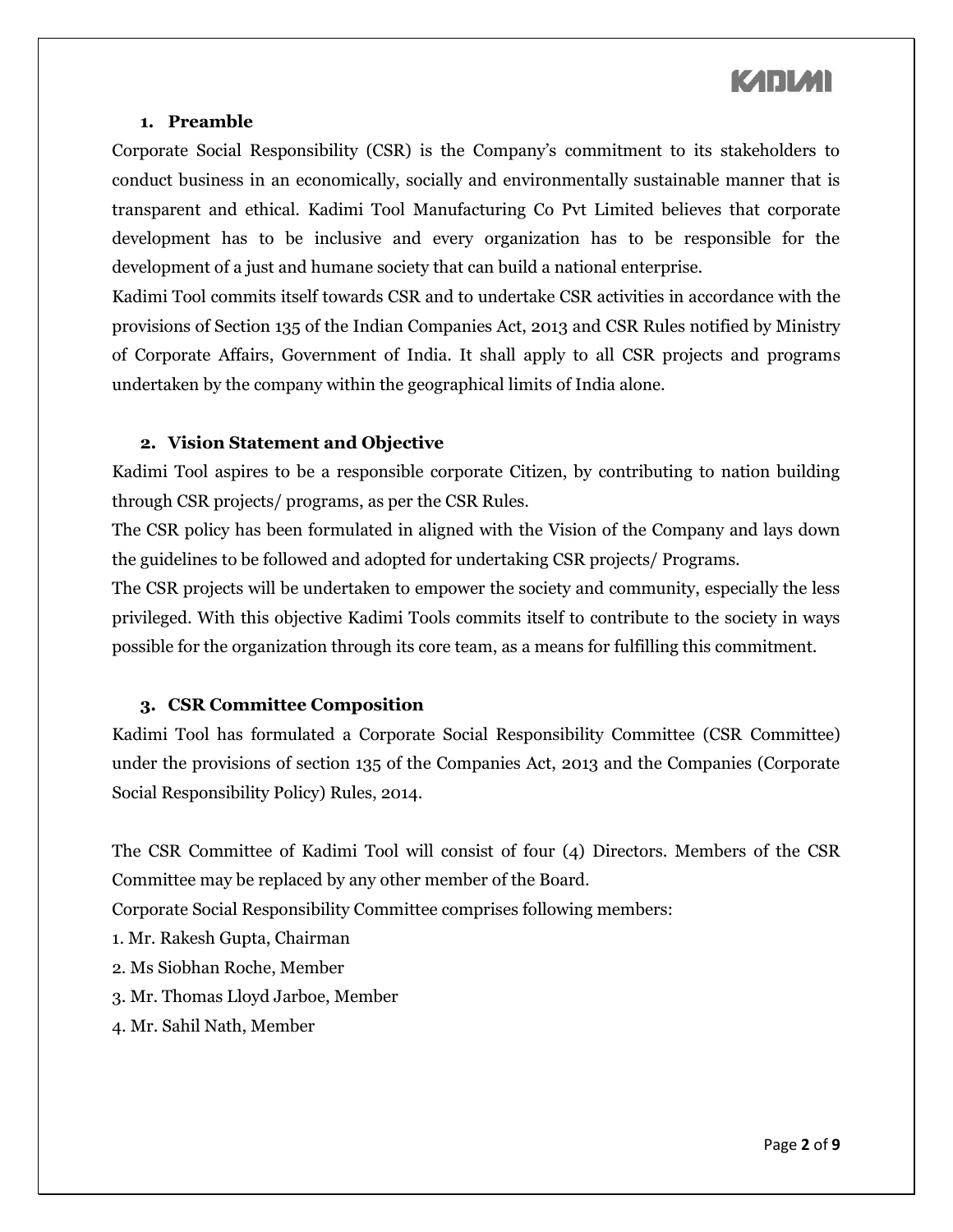The Committee shall meet as often as it is required. Minimum two (2) members shall constitute a quorum for the Committee meeting consisting of either one from Mr. Rakesh Gupta or Mr. Sahil Nath or second one from Ms. Siobhan Roche or Thomas Lloyd Jarboe. This committee will meet once every quarter. The committee may transact business (es) through circular resolution.

#### **Functions of CSR Committee**

- i. Formulate and recommend to the Board, amendments in the Corporate Social Responsibility Policy which shall indicate the activities to be undertaken by Kadimi Tool as specified in Schedule VII of the Companies Act 2014.
- ii. Advice on the approach for carrying out activities and necessary budget.
- iii. Approve projects that are in line with the CSR policy of Kadimi Tool.
- iv. Institute a transparent mechanism for implementation of the CSR projects and activities.
- v. Effectively monitor the execution of the CSR activities.
- vi. Recommending to Board, modifications to the CSR policy as and when required.
- vii. Any other matter directly or indirectly related to CSR compliance.

### **4. CSR Budget**

In every financial year, Kadimi Tool shall spend a minimum of 2% of its average Net Profits in the immediately preceding three (3) financial years. Average Net profits shall mean the net profits of the Company as per the Profit & Loss Statement prepared in accordance with the Companies Act, 2013; Net Profits shall exclude (a) profits arising from any overseas branch or branches of Kadimi Tool (whether operated as a separate company or otherwise); or (b) dividend received from other companies in India.

- i. CSR Expenditure shall mean all expenditure incurred in respect of specific projects/programs relating to the approved CSR activities.
- ii. CSR Expenditure shall not include expenditure on an item not in conformity or not in line with activities which fall within the purview of the CSR activities listed in Schedule VII.
- iii. The surplus arising out of the CSR activities or projects shall not form part of the business profit of Kadimi Tool.
- iv. Contributions by other Kadimi Tool affiliates or employees may also be received and utilized in respect of the CSR activities undertaken.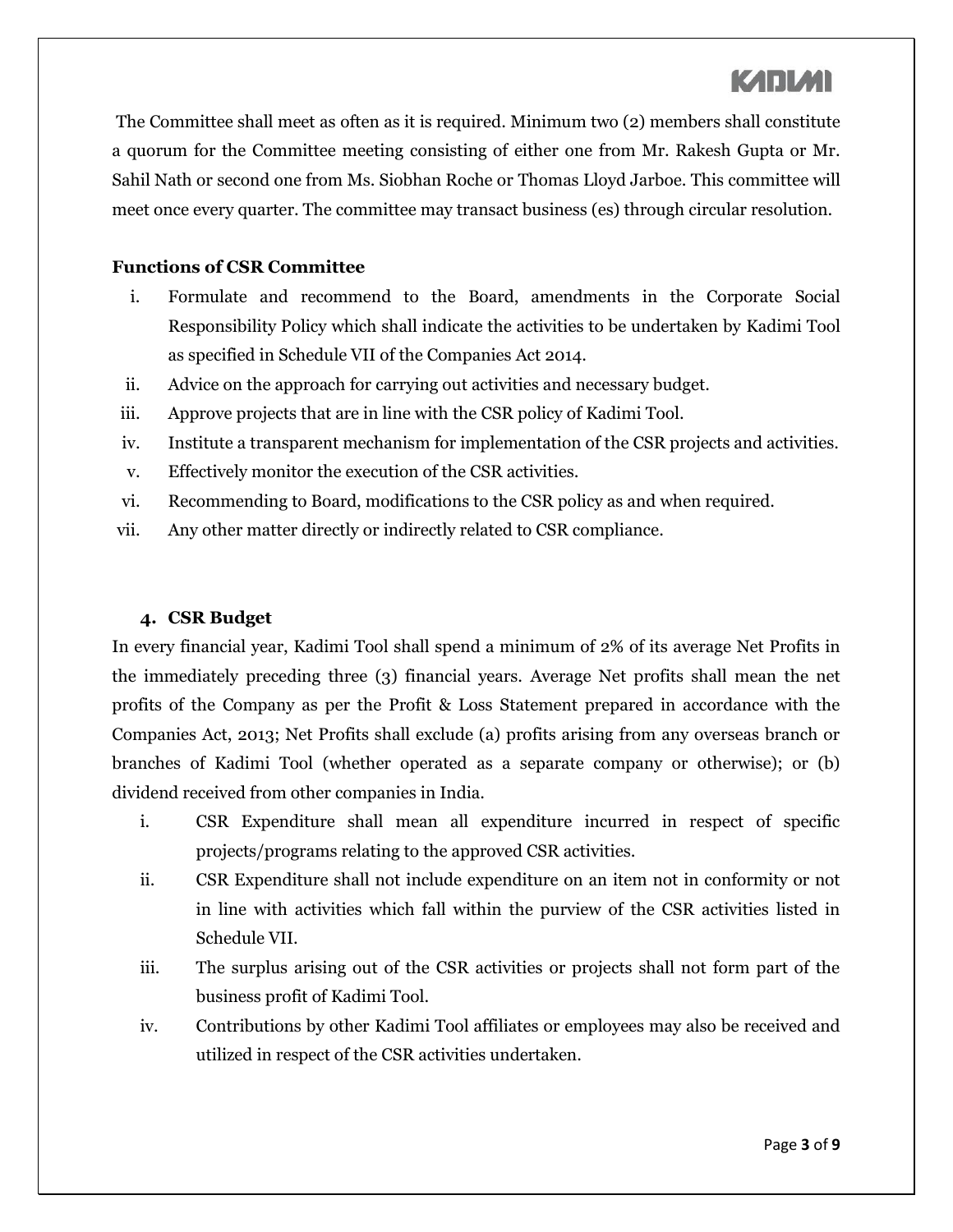### **5. Modalities of execution for CSR activities:**

Kadimi Tool will undertake CSR activities as its own or through any or all of the following agencies:

- i. A registered trust, society of section 8 companies which is not established by Kadimi Tool provided it shall have an established track record of three years in undertaking similar projects or programs and activities to be undertaken by these entities are those which are specified by the Kadimi Tool.
- ii. Enter into partnerships or alliances with NGOs, Trusts, or other Corporate Foundations etc. to effectively implement its CSR programs/projects.

Execution of the CSR projects will be undertaken by CSR Executing Team led by **CSR Nodal Officer** duly appointed by CSR committee.

### **CSR Executing Team**

CSR Executing team will compose of CSR Nodal Officer and 2-3 member representatives of Kadimi Tool.

Responsibilities of Nodal officer

- i. Formulate criteria and procedure for selection, screening and due diligence of its implementing partners in consultation with CSR Committee.
- ii. Identify programs/projects falling within the purview of the schedule VII of the Companies Act, 2014 and determine the implementation schedules for approval by the CSR Committee.
- iii. Coordinate with the members of Executing Committee and provide feedback to the CSR Committee.

### Role of Members of the Executing Team

- i. Regular monitoring & evaluation of the implementation of CSR projects approved by the CSR Committee.
- ii. Coordinate regular reports with the implementing agency.
- iii. Encourage its employees for volunteering with the spirit of serving and sharing with the community.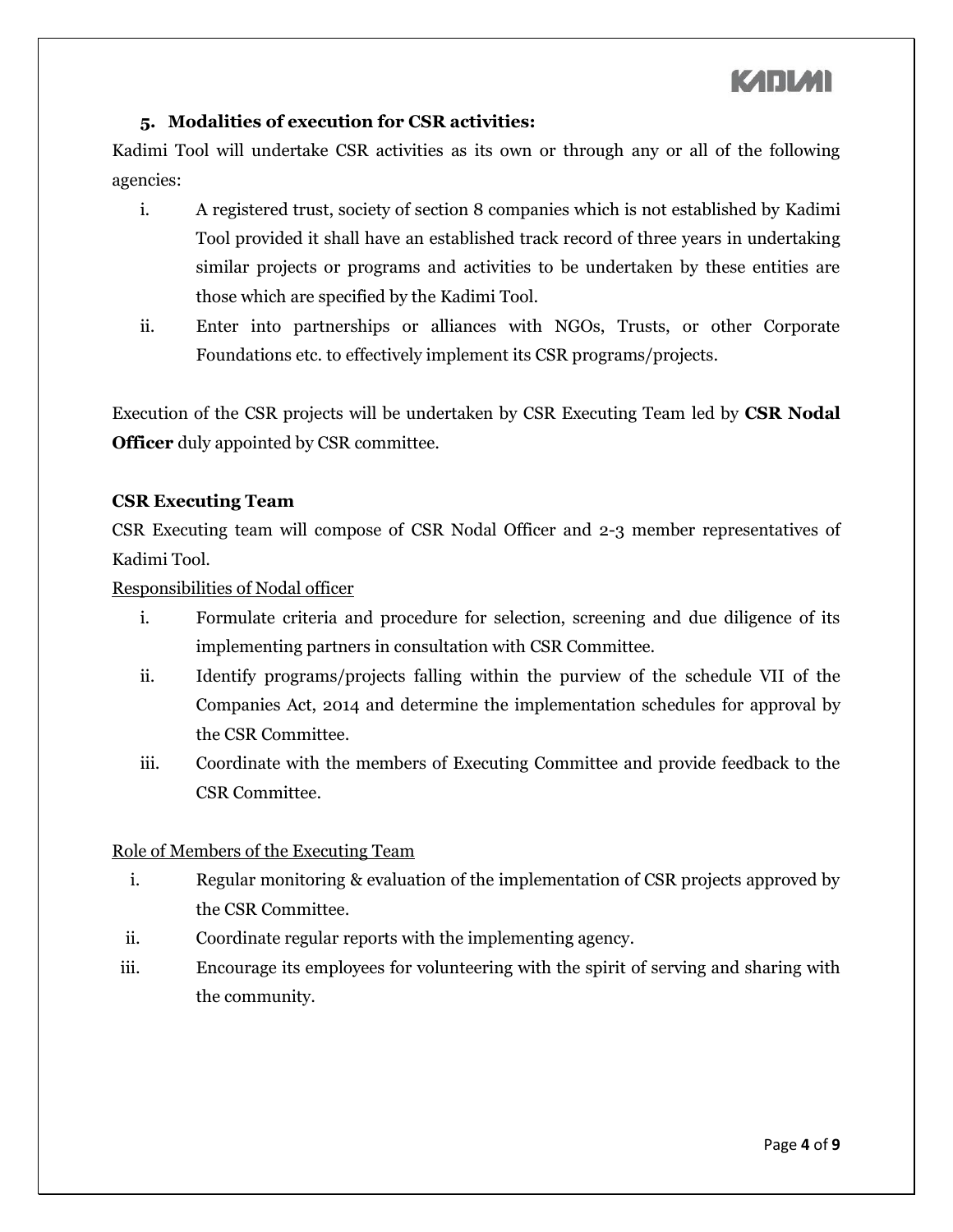### **6. CSR Projects, Programs & Activities**

Kadimi Tool CSR shall focus on social, economic and environmental impact rather than mere output and outcome. Activities which are ad hoc and philanthropic in nature shall be avoided. Preference will be given to well define operating principles during the planning stage for the identification and implementation of the CSR projects/ Programs in order to ensure optimal utilization of the CSR budget.

Thematic areas under which various activities that can be undertaken in general under CSR are outlined below:

- i) Health & Sanitation
- ii) Education
- iii) Skill Development
- iv) Environment Management

All CSR activities will be in form of Projects/ Programs with clear identified objectives and goals in identified sector along with target beneficiaries and timelines. Need assessment/ Baseline Survey will be taken wherever considered feasible followed by formulation of detailed project report with impact of the activities undertaken. Emphasis will be given on concurrent documentation procedure, periodic review and monitoring.

#### **7. Monitoring and Evaluation**

CSR Executing team will be responsible for regular monitoring and evaluation of proposals/ programs for CSR initiatives and report the same to the CSR Committee. A comprehensive monitoring mechanism will be devised to ensure that the CSR process functions as mandated by the Act and the Rules, ensuring that all CSR activities proposed are undertaken as budgeted. The Monitoring team will entail to following;

- i. Regular field visits to project sites by designated teams;
- ii. Comprehensive documentation/ compilation of field reports;
- iii. Regular feedback with beneficiary communities to obtain feedback;
- iv. Monitoring of timely fund utilization to ensure that Projects are carried out as budgeted;
- v. Ensure that the projects undergo concurrent and final evaluation in order to assess the impact of the projects implemented to maximize the outcomes and sustainability and scalability of Projects/ Programs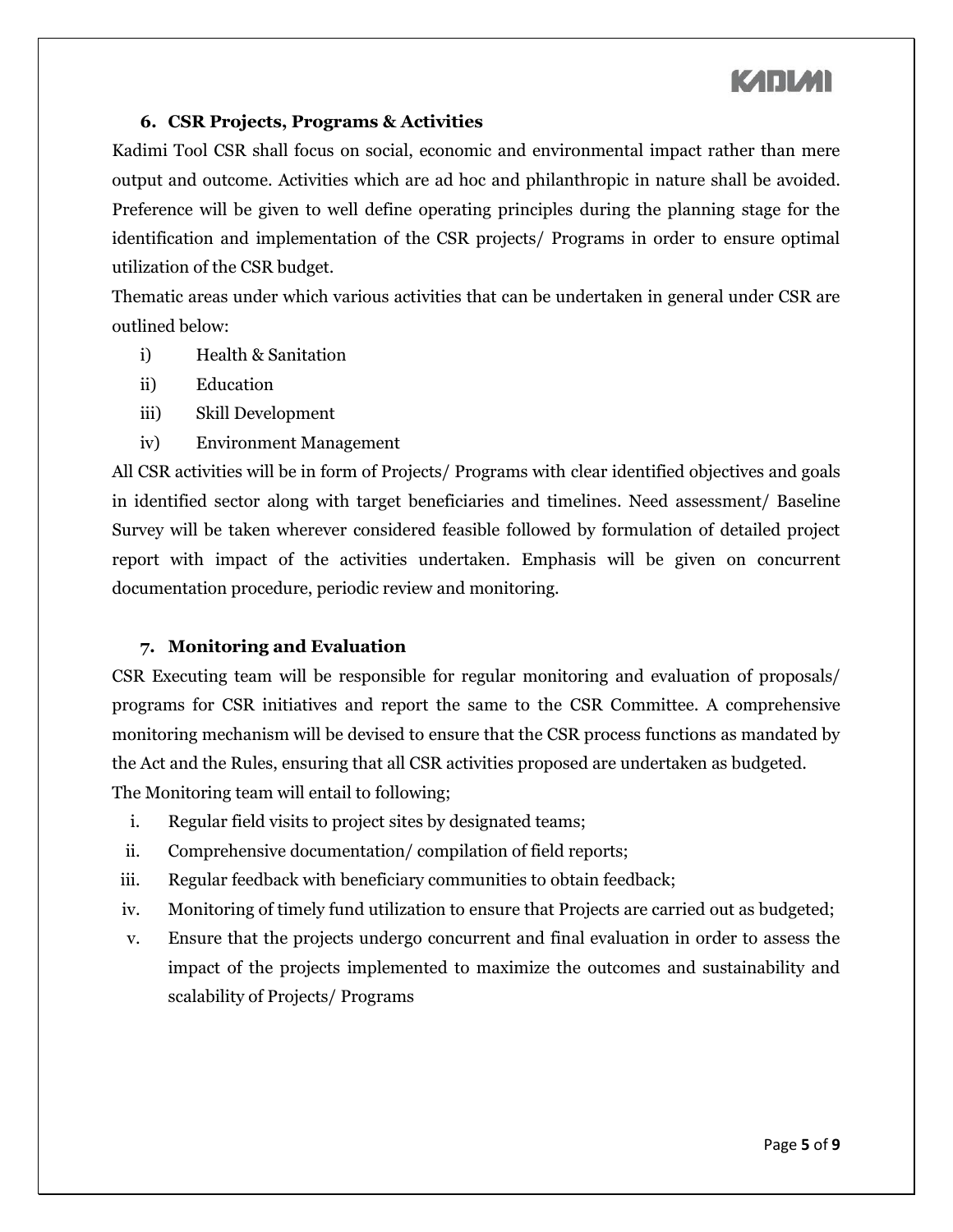### **8. Documentation and Reporting**

Kadimi Tool endeavor to put in place an effective documentation process for its CSR Programs. The CSR Committee will prepare the Annual CSR report and submit to the Board for approval. The report would indicate:

- i. Details of program/activity undertaken during the period;
- ii. Details of outlay, budgeted vs. actual, and reasons of variance;
- iii. Achievement or impact recorded in the society due to such CSR initiatives

Board will do periodic reviews and communicate its observations to the CSR Committee. The CSR Policy shall be placed on Kadimi Tool' Website. Annual Report on CSR Activities shall be prepared and be attached with Kadimi's Board Report.

### **9. Accounting and Auditing**

Kadimi Tool will follow the Accounting and Auditing Guidance Note/ Standards duly approved by the Ministry of Corporate Affairs, Government of India.

#### **10. Disclosure**

Kadimi Tool shall comply with section 135 (2), 134 (4) (1) and 134 (3)(0) of the Act thereby ensuring that it makes a full disclosure o fits CSR Policy, strategy, projects/ Programs, Activities, Implementation, Monitoring mechanism, Budget as well as the composition of the CSR Committee of the Board.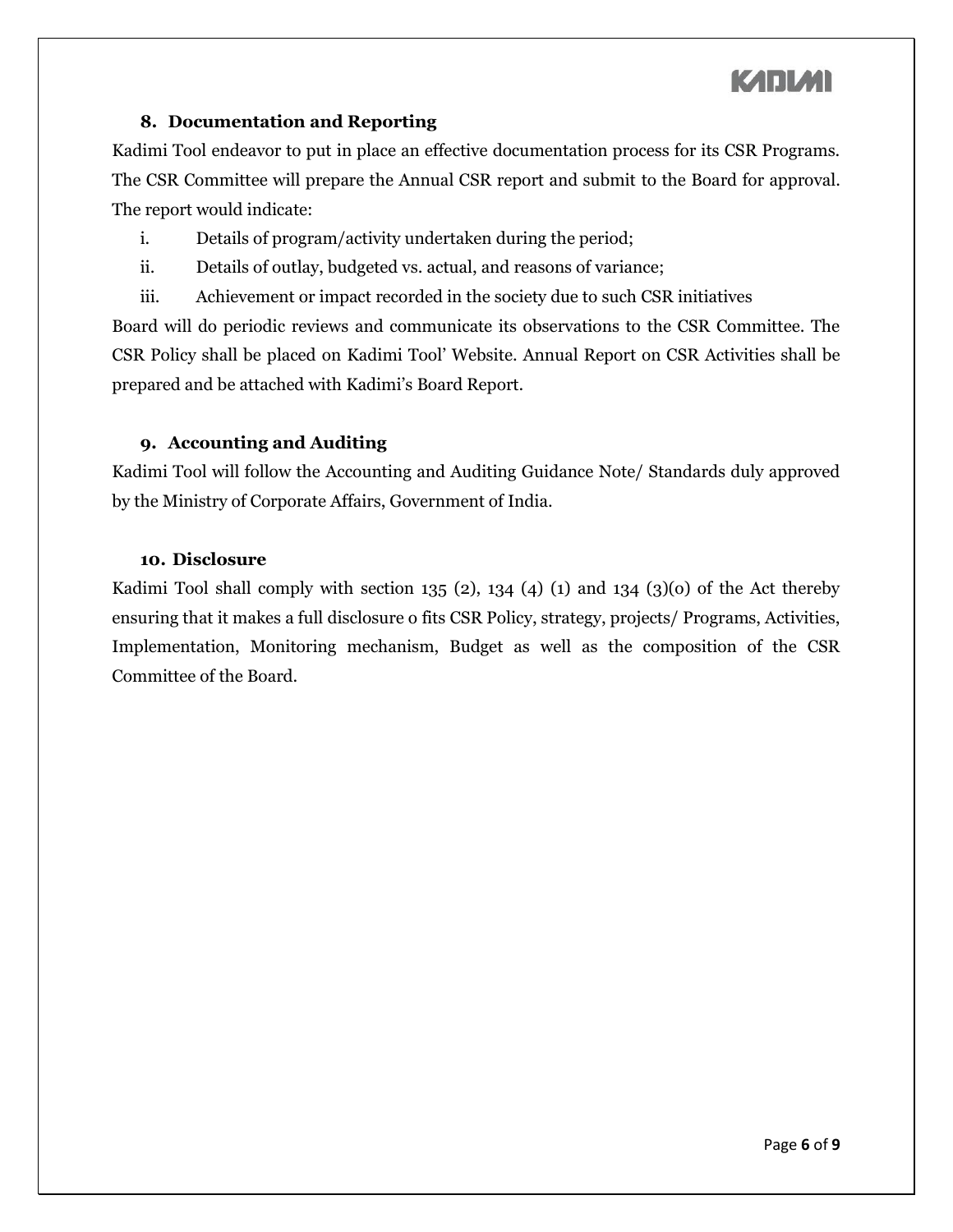### **Annexure I**

CSR Projects/ Programs Listed for Implementation as Presented to the Board by the CSR Committee for Financial Year (FY) 2016-2017 along with CSR Budget

### **Allocated Budget**

Total CSR budget for FY 2016-17 computed as per Section 198 of the Act is Rs. 43.91 lacs i.e. 2% of the Average Net profit made during the three immediate preceding FYs.

| S.<br>No.               | <b>Focus Area</b>                 |          | <b>Activities Proposed</b>                                                                         | <b>Location</b>                     |      | <b>Proposed</b><br><b>Percent</b><br>contribution |
|-------------------------|-----------------------------------|----------|----------------------------------------------------------------------------------------------------|-------------------------------------|------|---------------------------------------------------|
| $\mathbf{1}$            | Education                         |          | Girls education/<br>infrastructure support                                                         | Haryana,<br>Himachal &<br>Rajasthan |      | 30                                                |
| $\mathbf{2}$            | Sanitation &<br>Drinking<br>Water |          | Construction of toilets/<br>installation of drinking<br>water facility in schools and<br>community | Haryana &<br>Rajasthan              |      | 25                                                |
| 3                       | <b>Health Care</b>                |          | <b>Health Camps</b>                                                                                | Haryana<br>Rajasthan                | $\&$ | 20                                                |
| $\overline{\mathbf{4}}$ | <b>Skill Development</b>          |          | <b>Vocational Training</b>                                                                         | Haryana &<br>Rajasthan              |      | 20                                                |
| 5                       | Natural<br>Management             | Resource | Water conservation/<br>Plantation/Solar Light                                                      | Haryana &<br>Rajasthan              |      | 5                                                 |
|                         | <b>Total</b>                      |          |                                                                                                    |                                     | 100  |                                                   |

### **Details of CSR projects**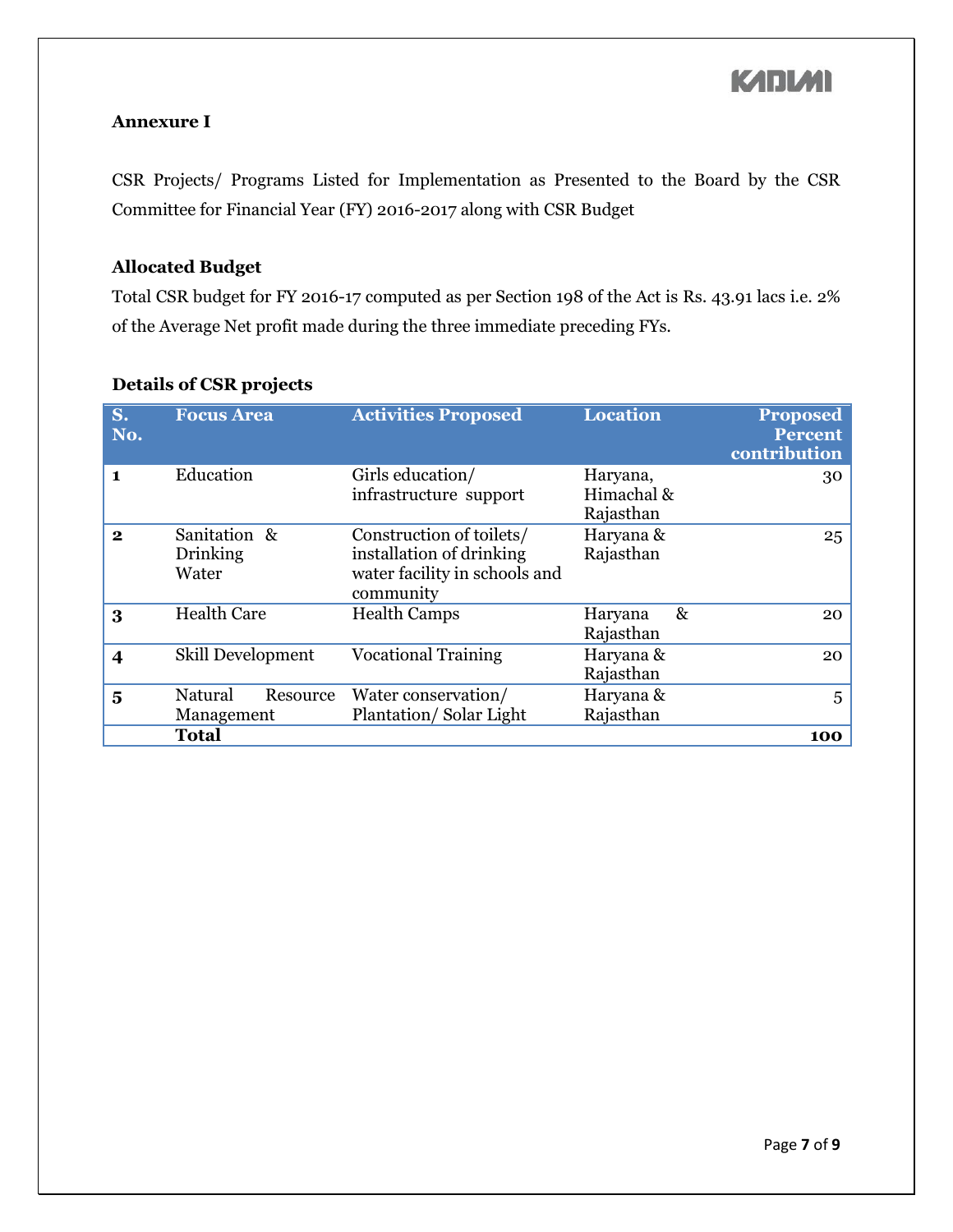#### **Annexure II**

|                | $\overline{2}$                     | 3                                                 |                                                                                                                        | 5                                                 | 6                                                                                                               | 7                                         | 8                                                  |
|----------------|------------------------------------|---------------------------------------------------|------------------------------------------------------------------------------------------------------------------------|---------------------------------------------------|-----------------------------------------------------------------------------------------------------------------|-------------------------------------------|----------------------------------------------------|
| S.             | <b>CSR</b>                         | Sector                                            | Project/                                                                                                               | Amount                                            | Amount                                                                                                          | Cumulative                                | Amount                                             |
| No.            | project/<br>activity<br>Identified | $\ln$<br>which<br>the<br>Project<br>1S<br>Covered | programs<br>Local area/<br>others<br>Specify the<br>State/<br>district<br>where the<br>projects or<br>programs<br>were | outlay<br>(budget)<br>project/<br>program<br>wise | spent on<br>the project/<br>program<br>Sub heads:<br>1) Direct<br>expenditure<br>on project,<br>2)<br>Overheads | spend up<br>to the<br>reporting<br>period | spent: Direct<br>through<br>implementing<br>agency |
|                |                                    |                                                   | undertaken                                                                                                             |                                                   |                                                                                                                 |                                           |                                                    |
|                |                                    |                                                   |                                                                                                                        |                                                   |                                                                                                                 |                                           |                                                    |
| $\overline{2}$ |                                    |                                                   |                                                                                                                        |                                                   |                                                                                                                 |                                           |                                                    |
| 3              |                                    |                                                   |                                                                                                                        |                                                   |                                                                                                                 |                                           |                                                    |
|                | Total                              |                                                   |                                                                                                                        |                                                   |                                                                                                                 |                                           |                                                    |

### **Format for Annual Report on CSR Activities**

In case the Kadimi Tool has failed to do the minimum mandated Corporate Expenditure, it shall provide the reasons for doing so in the Board Report.

A responsibility statement of the CSR committee shall also be included in the Board's Report.